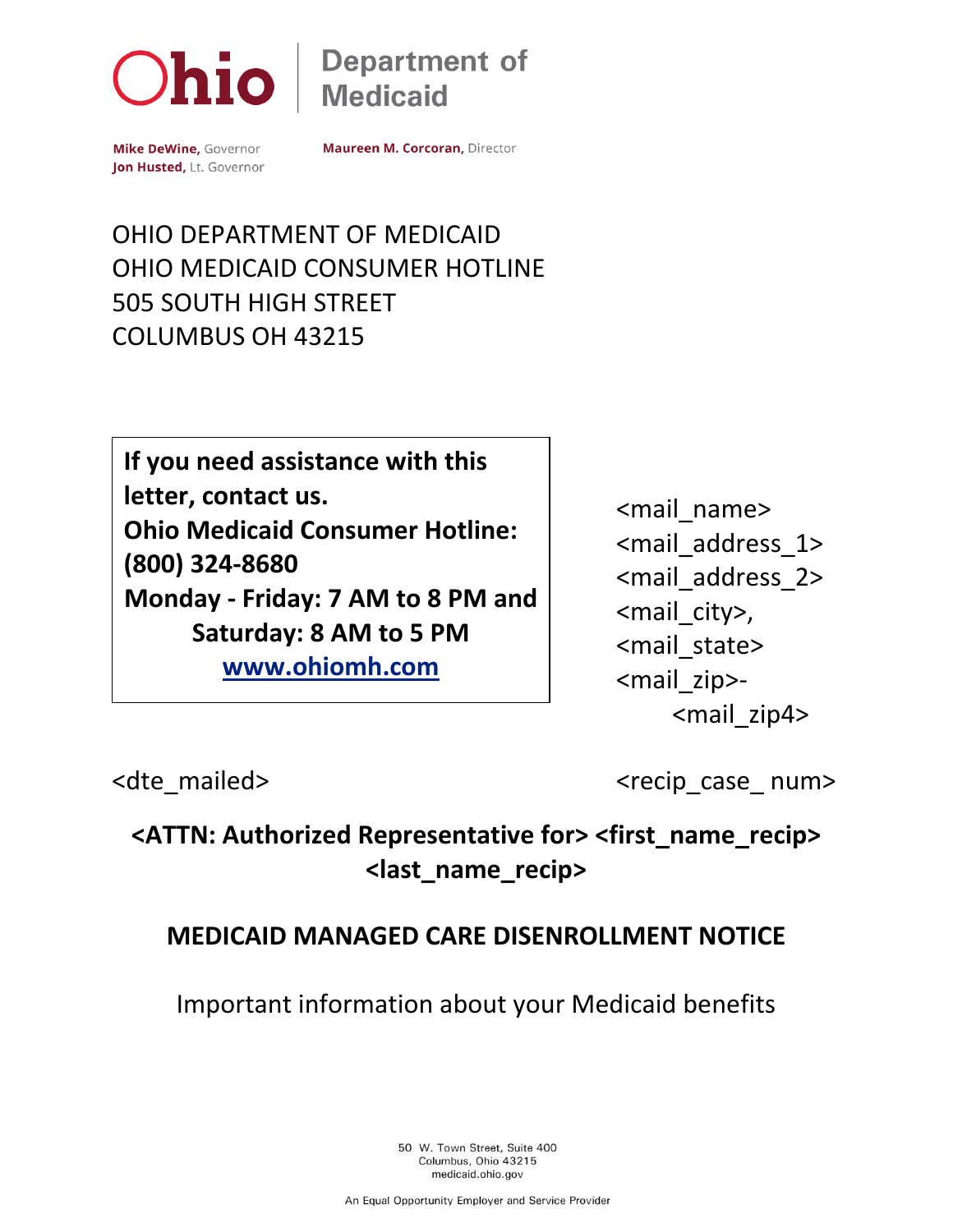## **You are being disenrolled from your Medicaid Managed Care plan.**

### **Your managed care coverage is changing.**

<first\_name\_recip>, this notice is to inform you that you have been disenrolled from managed care. You still have Medicaid coverage however, your enrollment with <AssignedManagedCarePlan> will end on <PMPenddate>. You are being disenrolled because you are no longer eligible for Ohio's managed care program. <AssignedManagedCarePlan> will cover your Medicaid benefits through <PMPenddate>.

# **You will have traditional Medicaid.**

- You will transition to traditional Medicaid for your Medicaid benefits once your <AssignedManagedCarePlan> enrollment ends on <PMPenddate>. Traditional Medicaid will begin <MedicaidDate>. You will soon receive a paper medical card in the mail to present to your health care providers.
- If you regain managed care eligibility within the next 90 days, you may be re-enrolled back in <AssignedManagedCarePlan>.

### **Who should I call if I have questions?**

• If you have questions about your disenrollment call the Ohio Medicaid Consumer Hotline at 1-800-324-8680. Choice